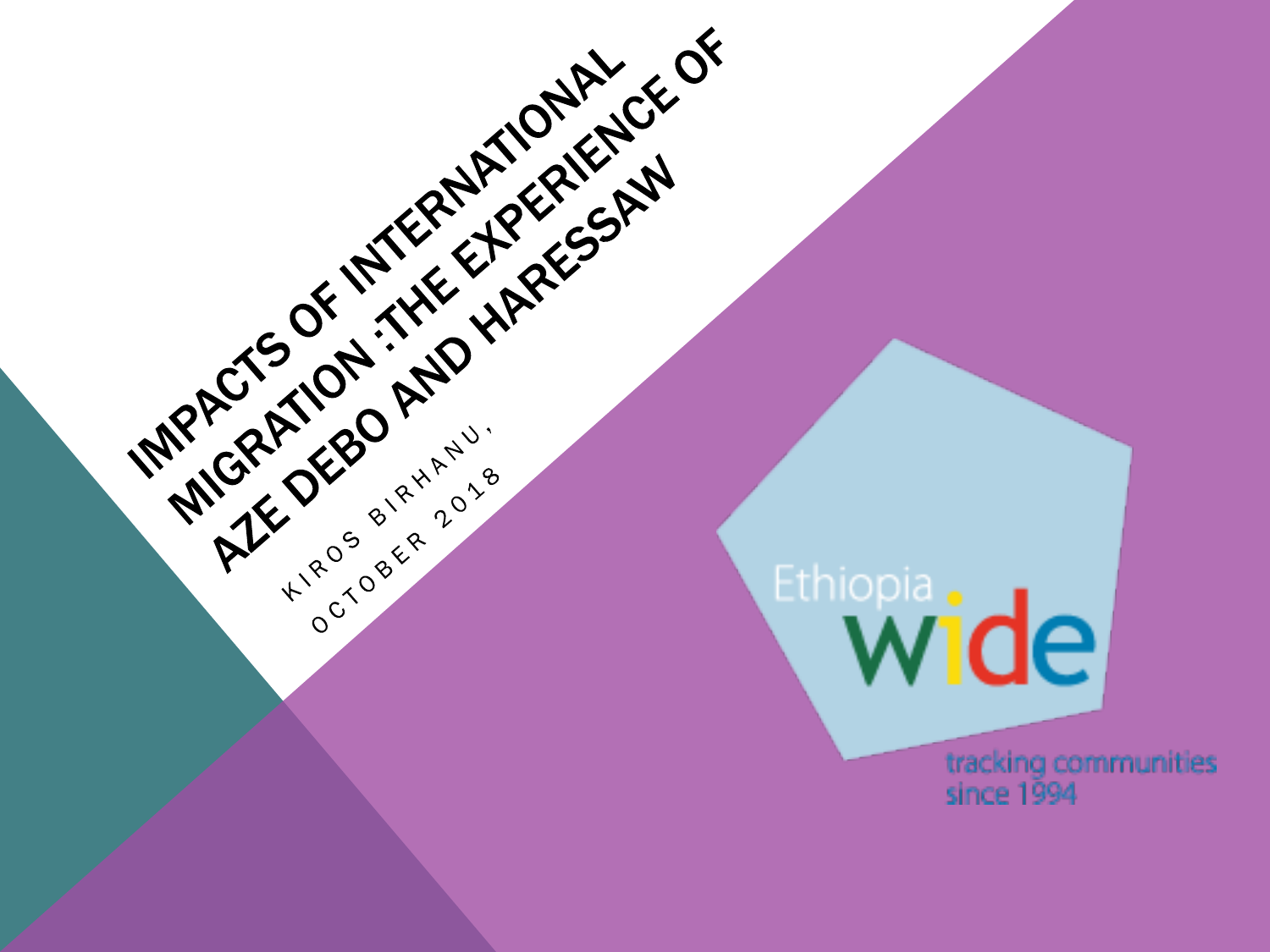## **OUTLINE**

- **Description of sites**
- **Methodology**
- **Findings**

-Impacts of migration on economic life

-Impacts of migration on social /cultural life

- -Impacts of migration on health and others
- -Impacts of migration at community level
- **Implication**

j

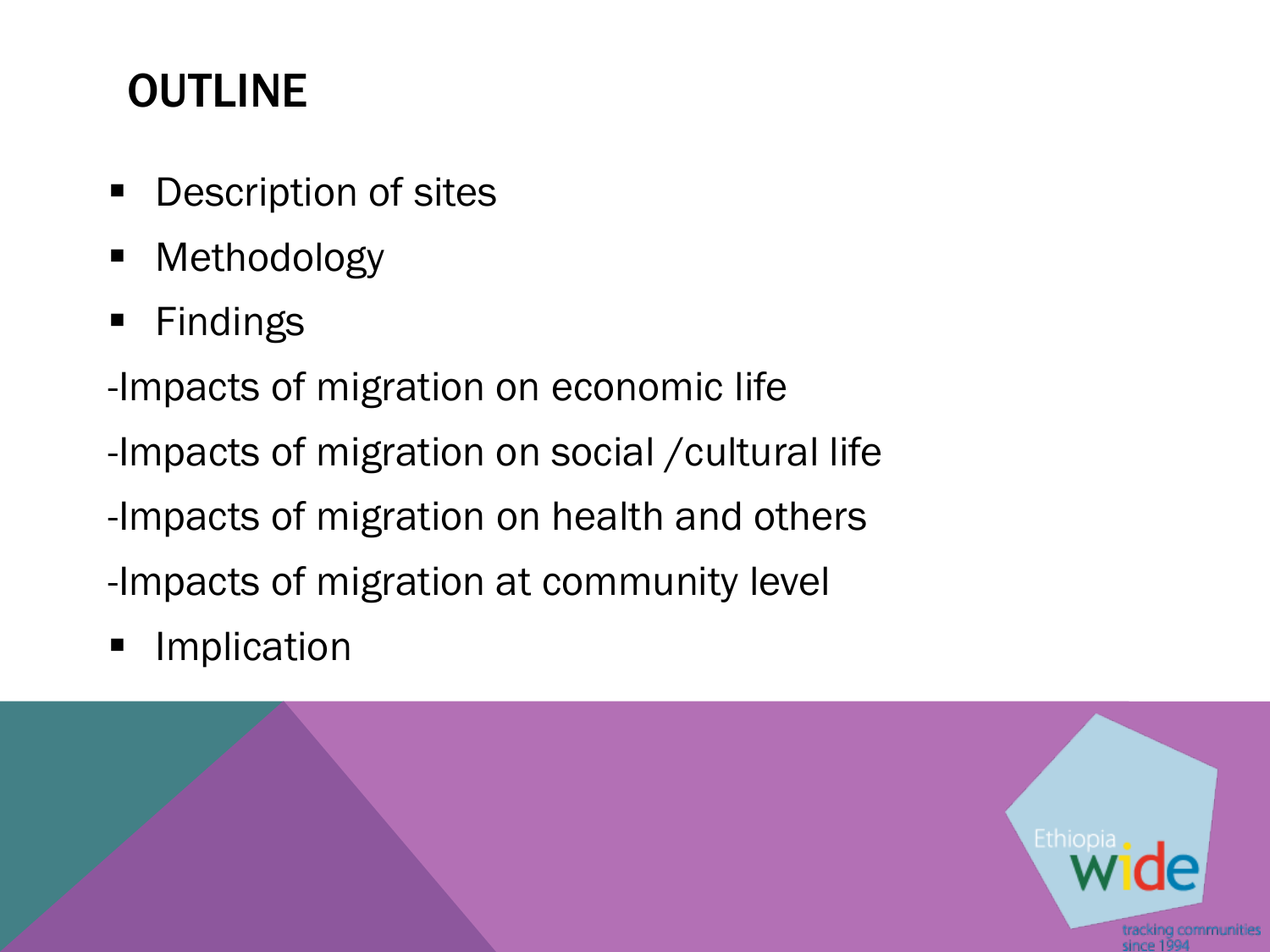#### AZE DEBO

ì

**Company** 

**SNNPR/Kembata** Improvements in agricultural activities Unemployment of youth Close to asphalt road **Main migration** destination South Africa

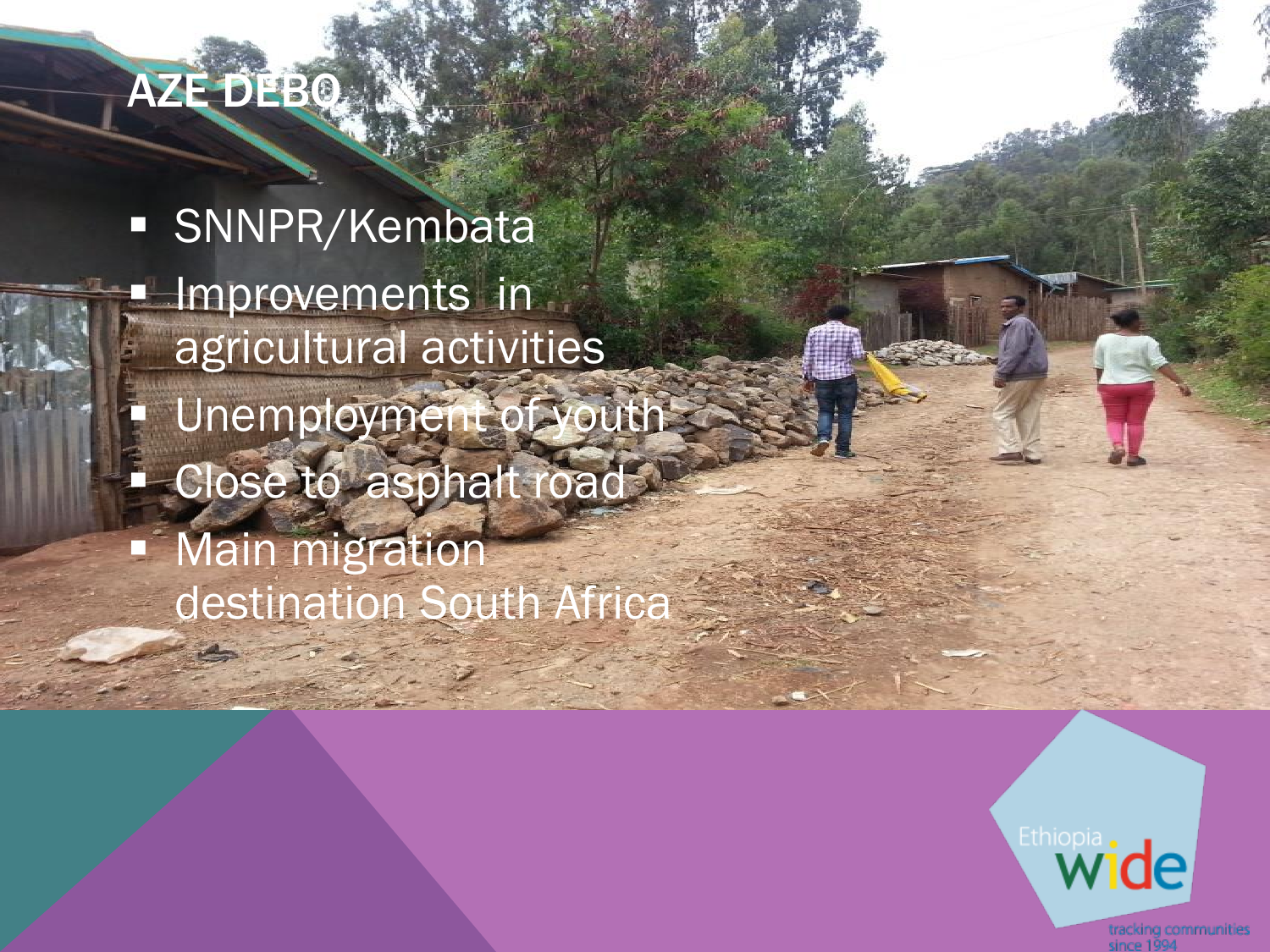HARESSAW **Harresaw** Eastern Tigray Affected by recurrent drought **High unemployment Far from main road Main migration** destination Saudi Arabia

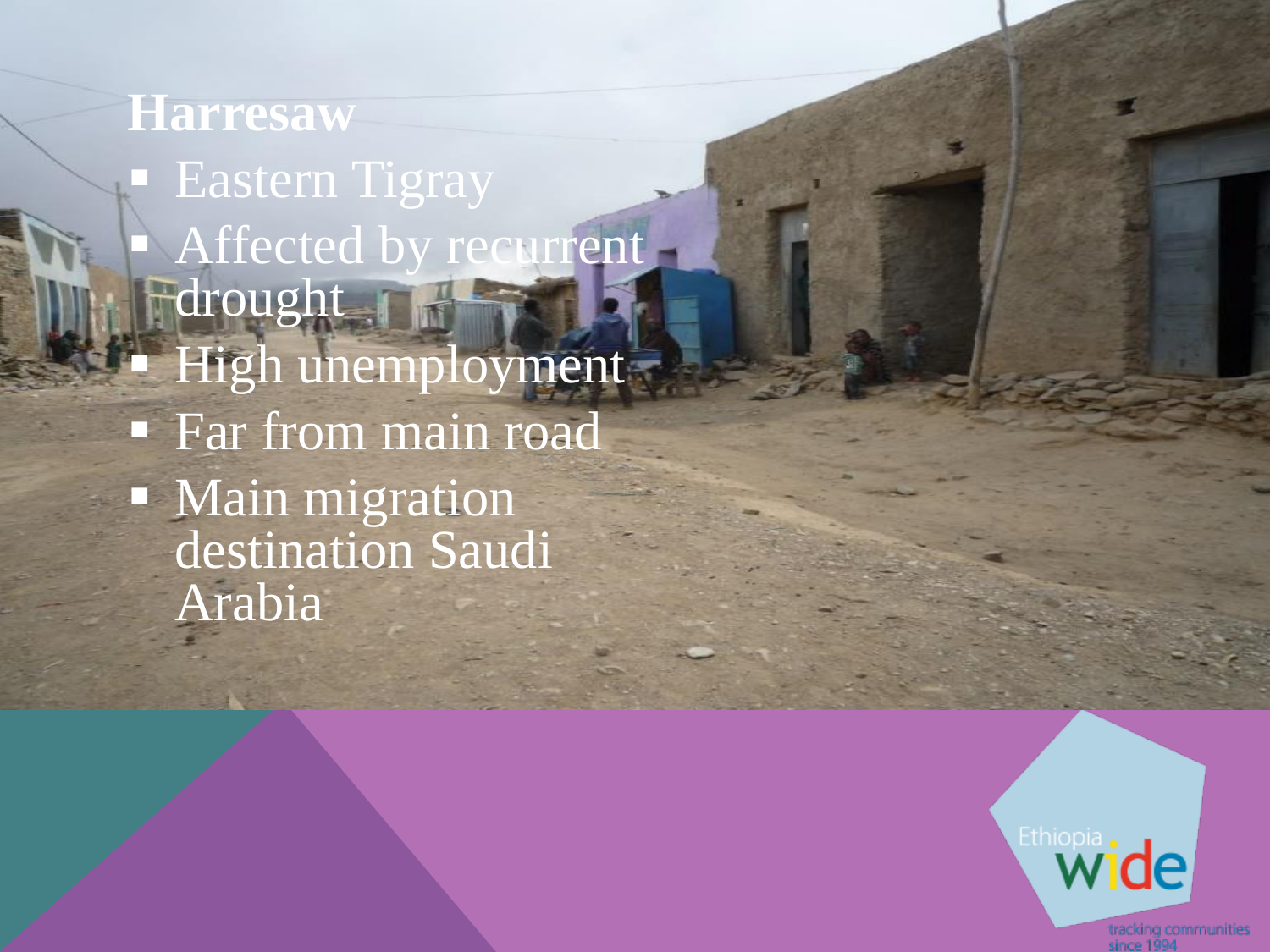# METHODOLOGY

- Qualitative research method
- The study was conducted in two phases between January and March 2018.
- Aze Debo and Haressaw sites were selected for study on migration from the total 4 sites in 2018 because of high migration to South Africa and Saudi Arabia respectively.
- Semi-structured interview tools were employed to collect data.
- Respondents at different levels participated in the study. Accordingly woreda officials, kebele officials and community members were involved in the study.
- Most of the study participants were selected purposely based on their direct and indirect experiences of migration.

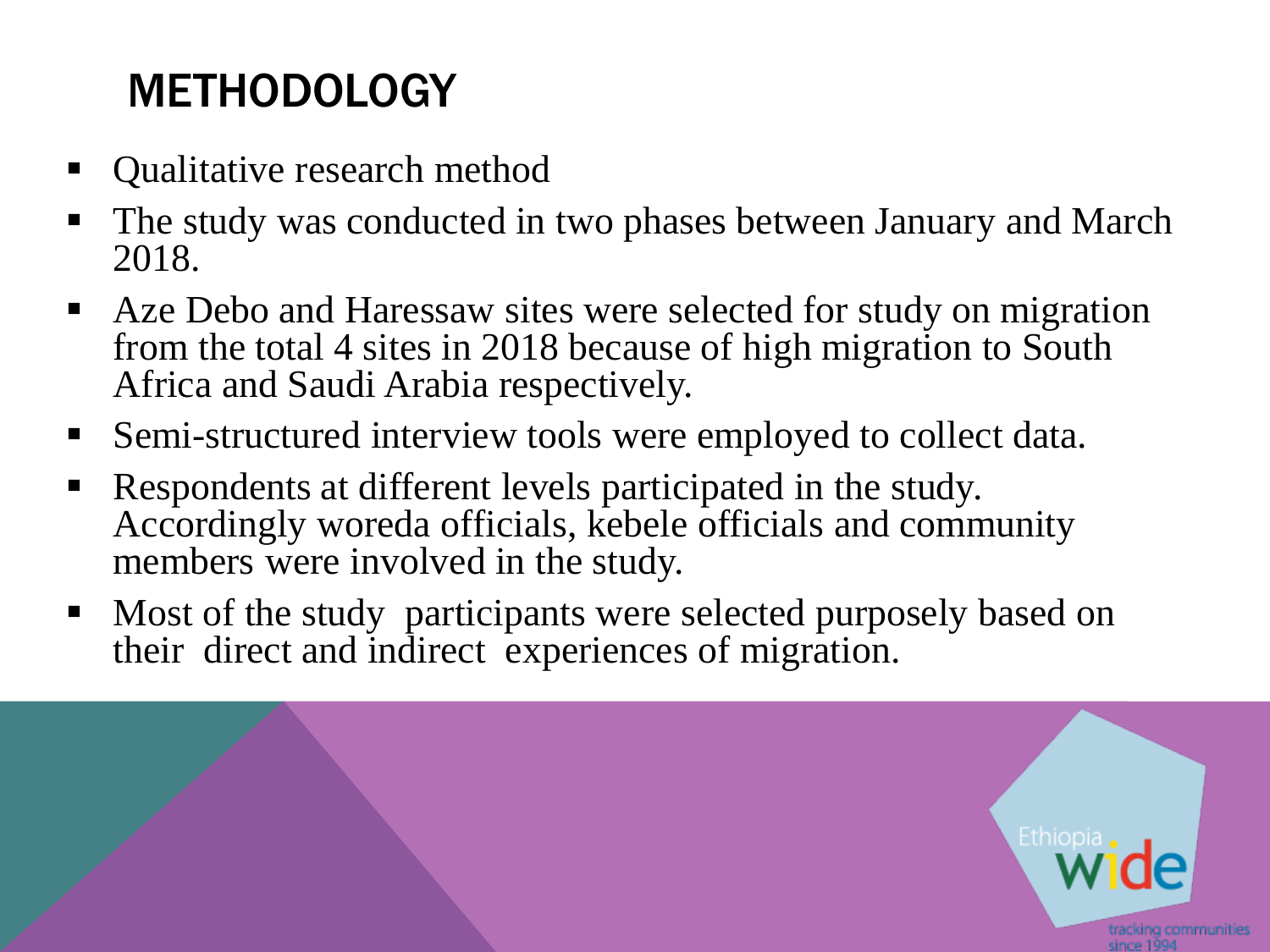# FINDINGS :ECONOMIC IMPACT

- **I**nvolvement in business
- Buying cars, livestock and building house in their localities and nearest towns.
- Buying household utensils, clothes, school materials (H)
- Repaying loans (taken by family for migration, taken to copewith drought )
- Inability to pay debit (deportation, illness, unsuccessful in getting job)
- **Less labor force for farming and other activities.**

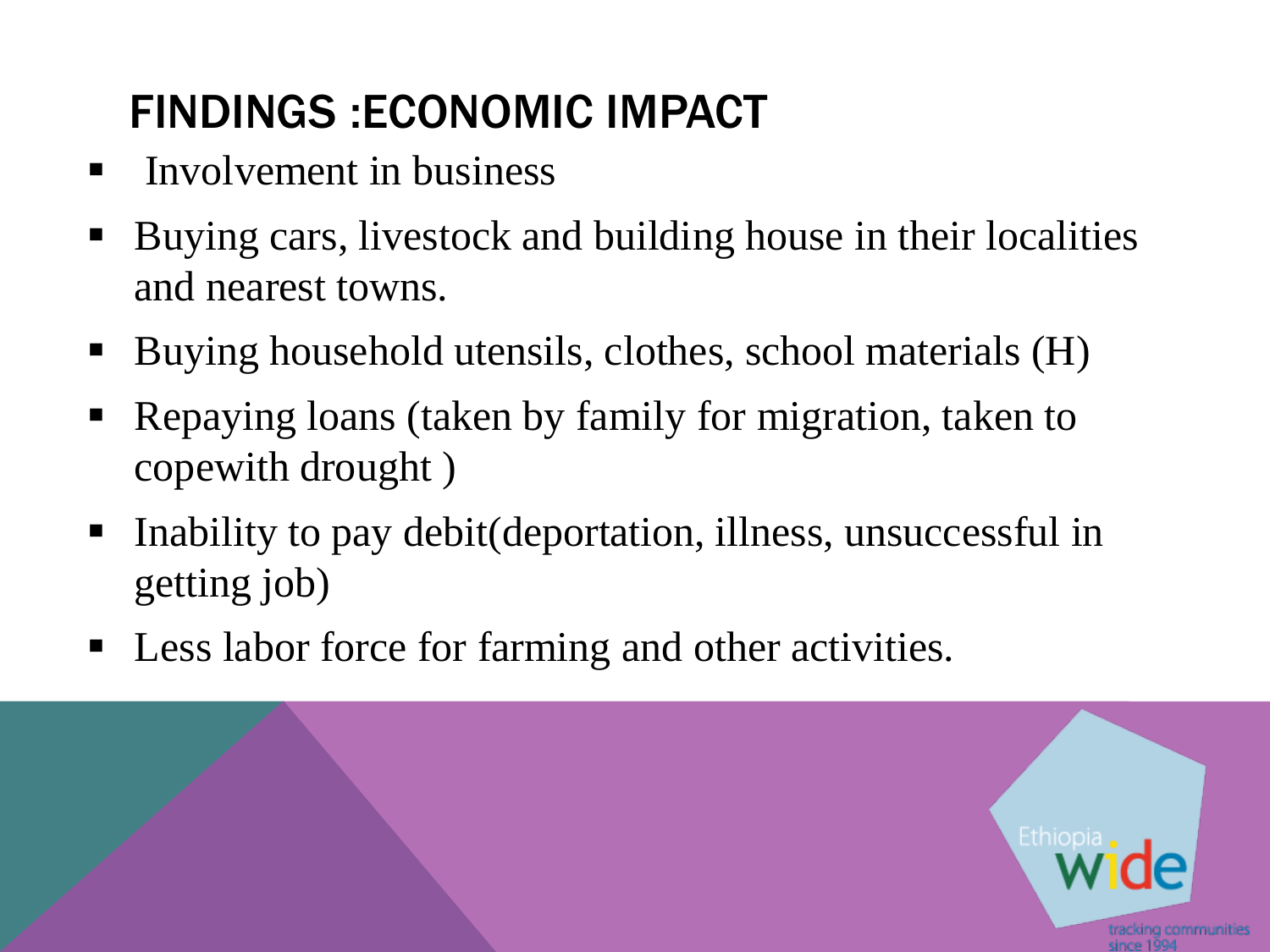### FINDINGS :ECONOMIC IMPACT

*"For instance, my youngest brother migrated to Saudi 1 year and five months ago. My father sent him renting out his land and selling his only ox. He spent 4,000 birr in general for his migration. However, we have no information about it so far, let alone getting remittance. Thus, this is the experience of many people in our community."(Migrant's sister Haressaw)*

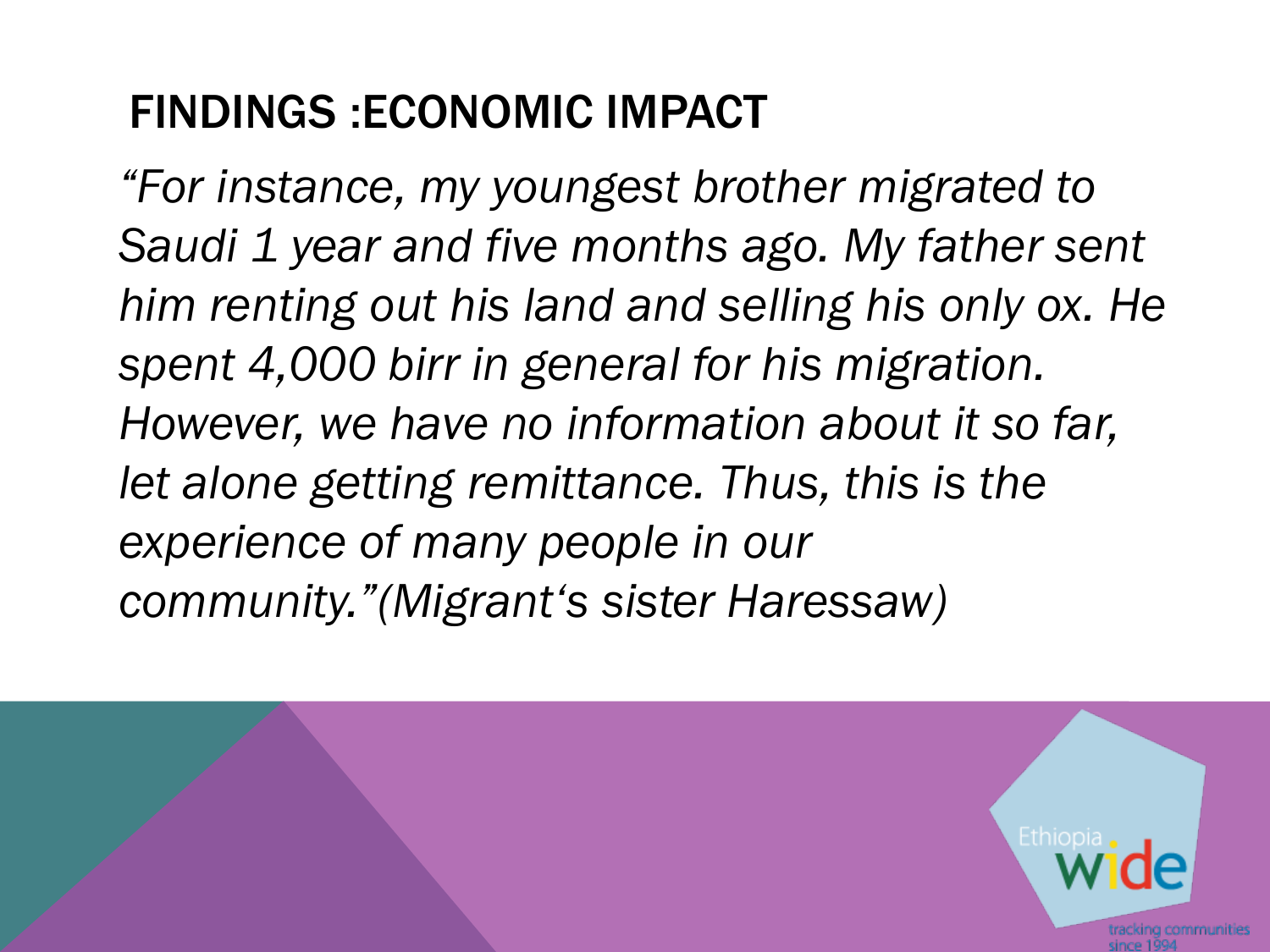### FINDINGS :SOCIAL /CULTURAL IMPACT

- Change in clothing, hair style, lifestyle
- Accessing better technology use like mobile phones
- Economic empowerment of women
- More involvement of women in decision-making when the husband is away. But if there is a very big decision to take but a wife may also wait until her husband calls and they will discuss over phone.

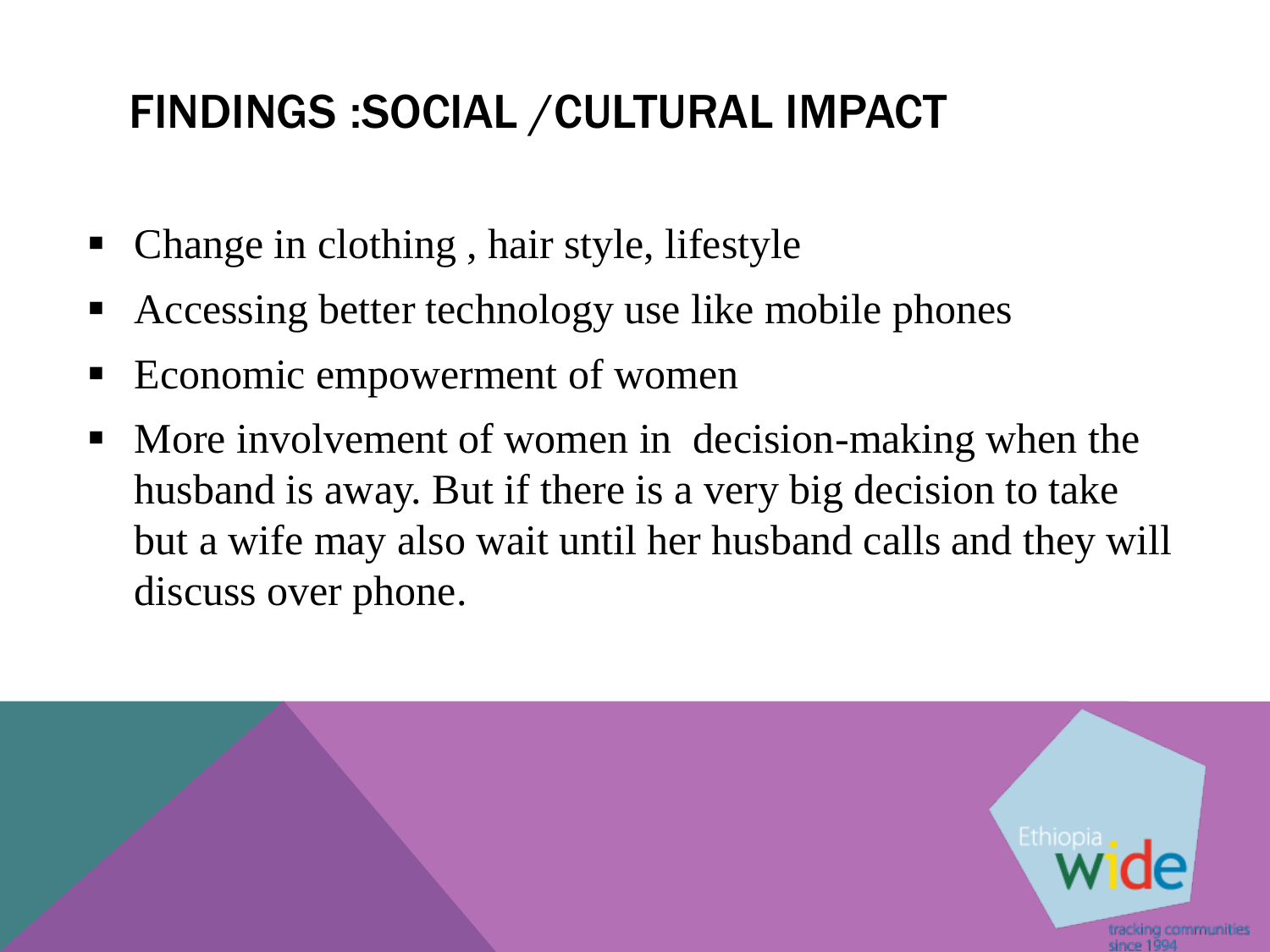#### FINDINGS :SOCIAL /CULTURAL IMPACT

*"…Young women used to marry farmers here and they were leading bad life, having children and serving their husbands as slaves. However, the situation currently has changed. Young Women are migrating to Saudi and improving their livelihood independently."(Respondent Haressaw)*

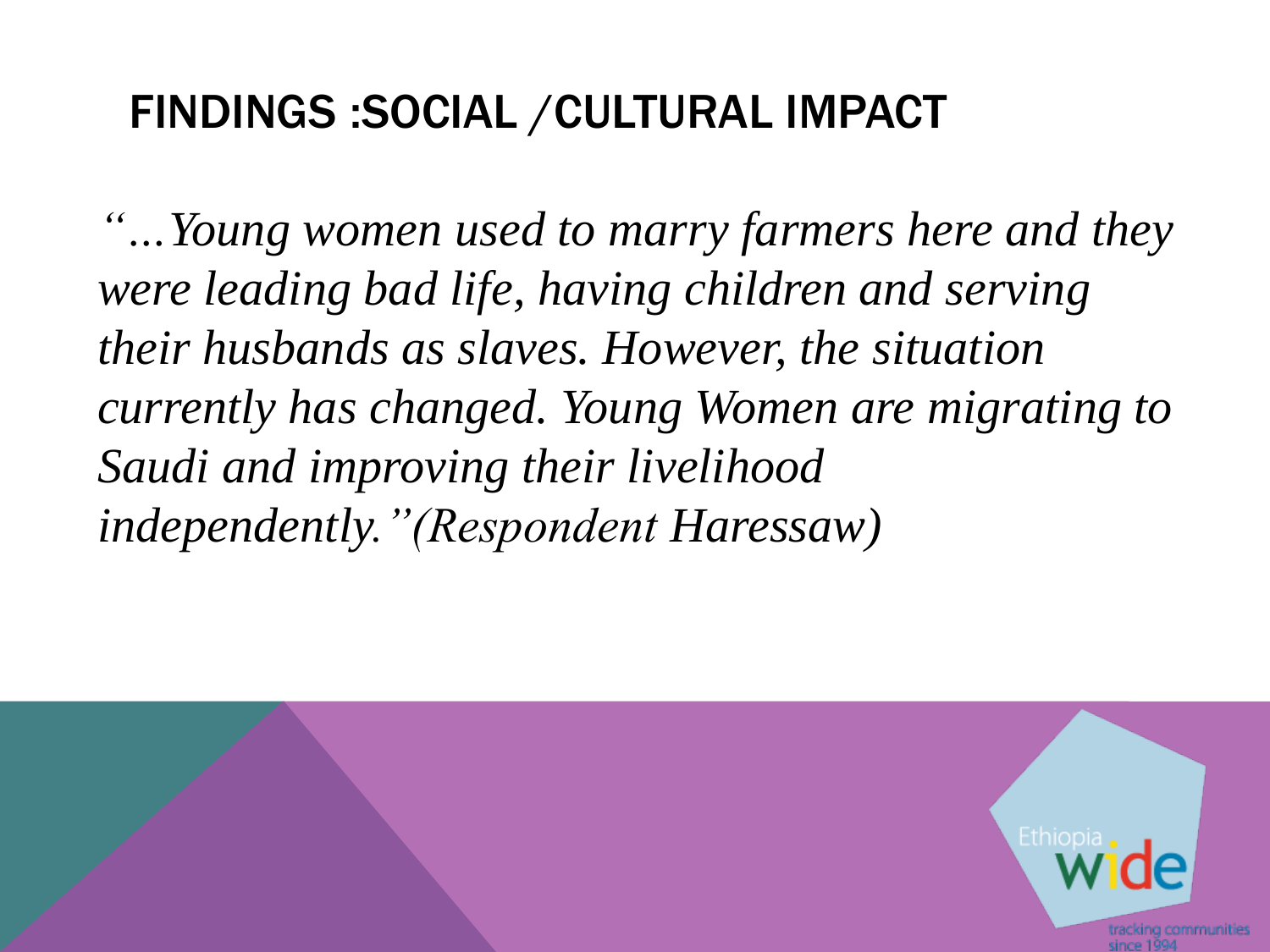#### FINDINGS :SOCIAL /CULTURAL IMPACT

• Some of these successful migrants, if married, may divorce their wife, or get concubines. (Harssaw)

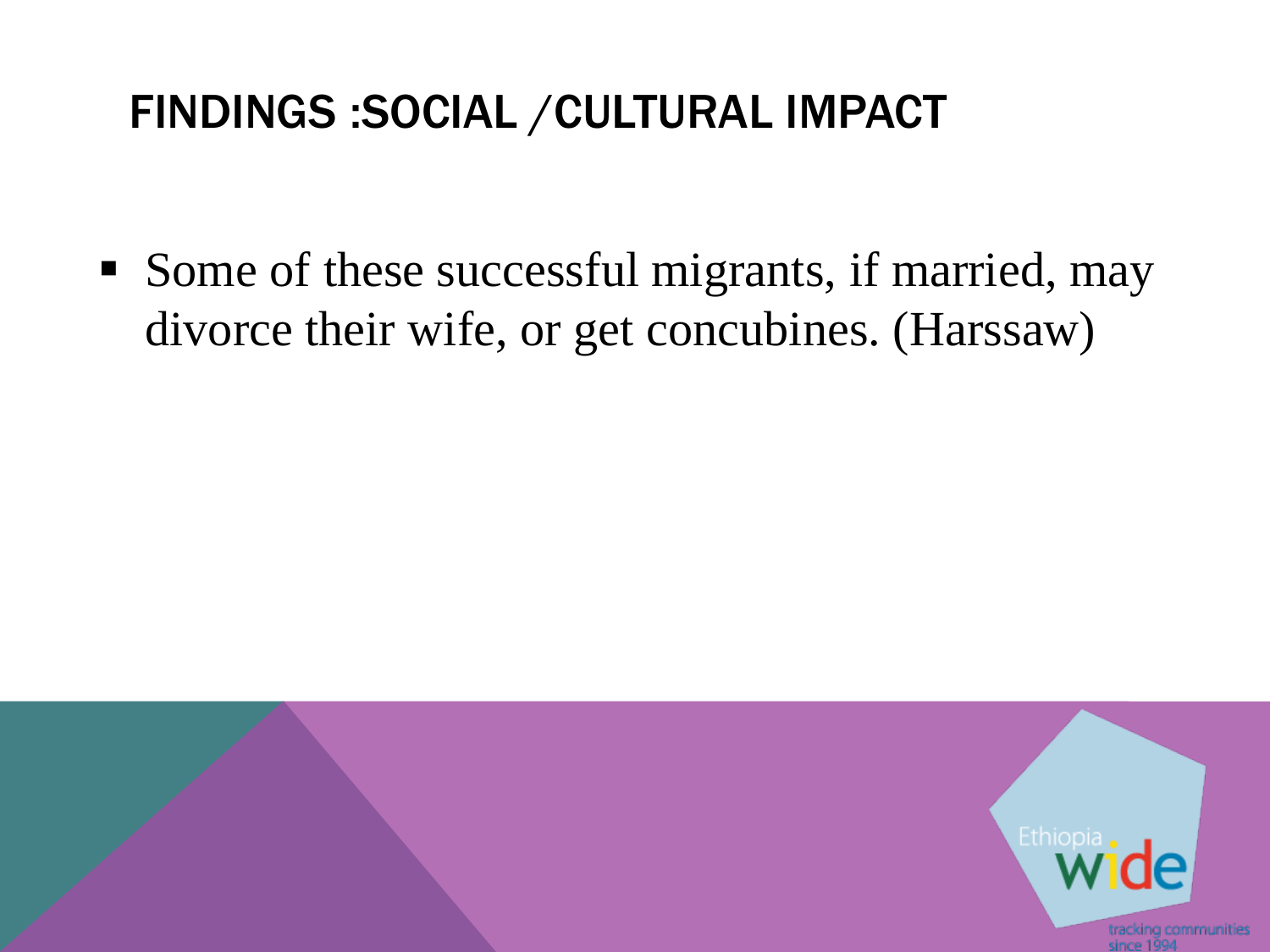### FINDINGS :HEALTH AND OTHER IMPACT

- Better access for food
- Better health access
- Women face rape during their travel to Saudi
- Disability
- Death,

l<br>California

■ Illness during travel

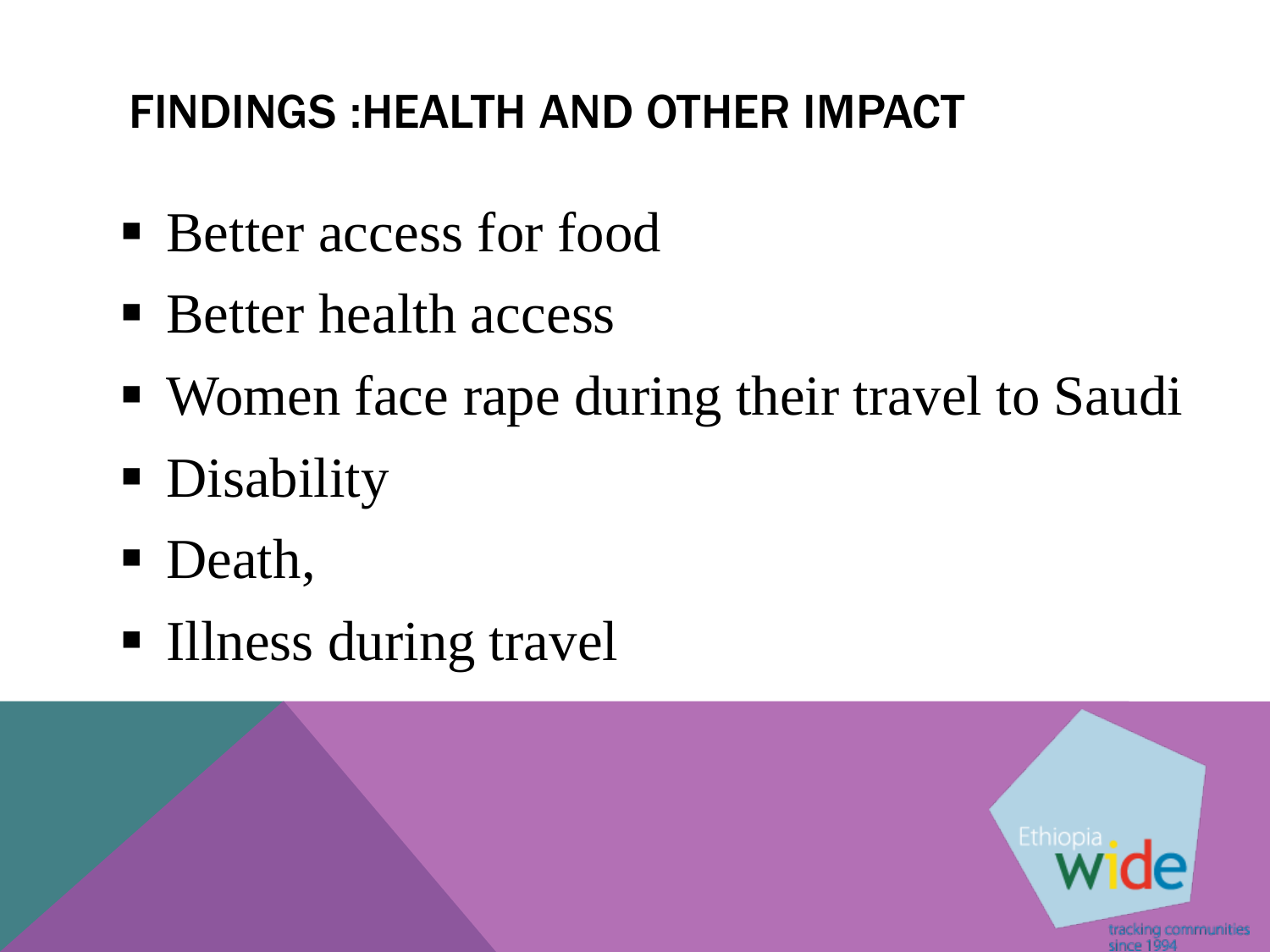- New aspiration other than the previous one which was on education.
- Engagement of young people in deviant acts like drinking alcohol and disturbing the community.
- Fear and insecurity among community when the younger children intention is to go to Saudi end up in failure.(Haressaw)
- In Aze Debo migration helped to bring more security to the community.

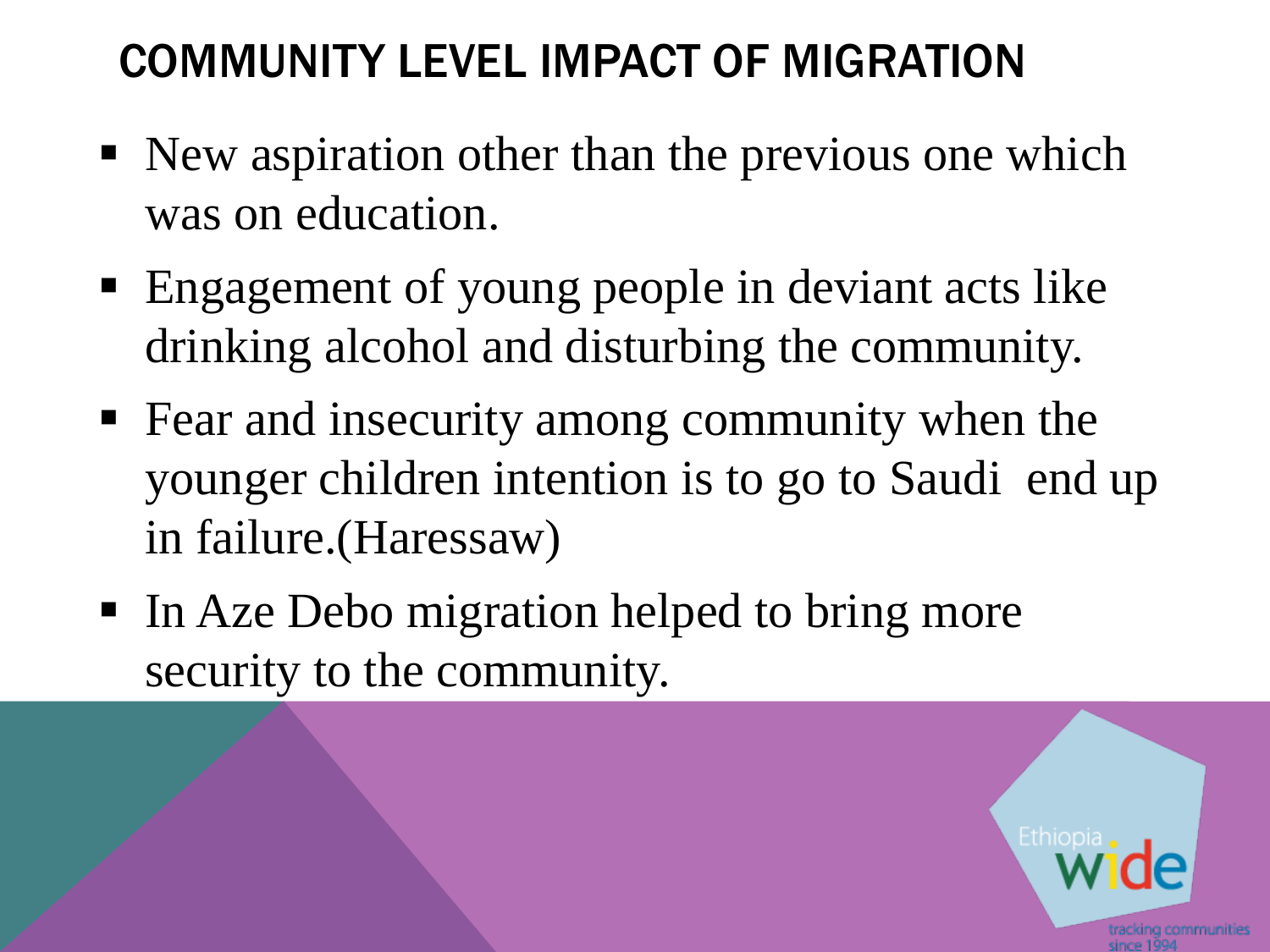*"Because those who spent their life on education are losers now, they can't even get jobs after spending more than 15 years, but those who went to S. Africa, who engaged in trade are able to accumulate capital and help their parents, and live much better life, so even parents and children now don't value education. The traders and those who able to migrate to S. Africa are able to live independent better life.,. (Young man* Aze Debo)

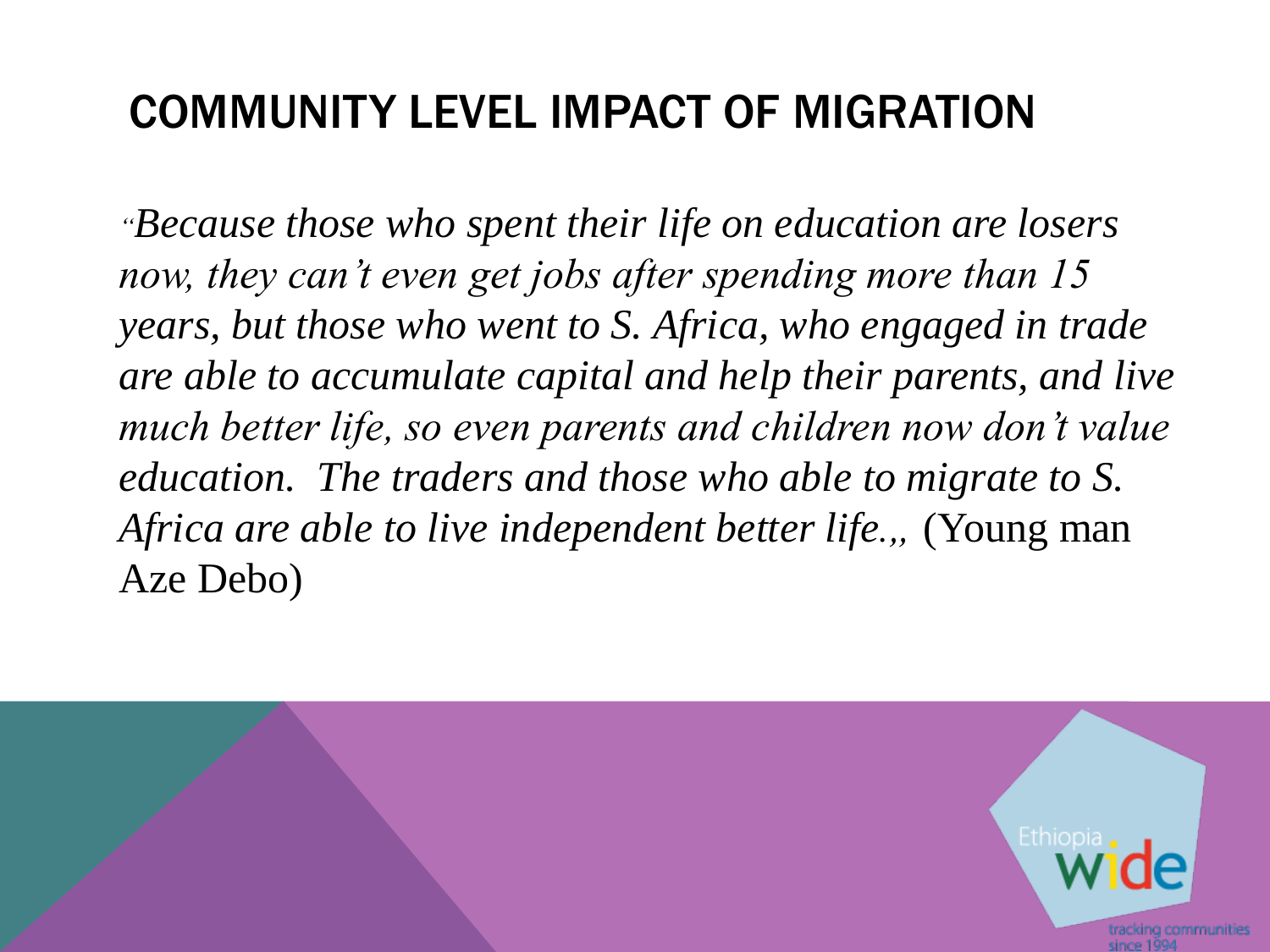*"The fact that the young people in the community are engaged in international migration has contributed to the community economically and also security wise in the past 10 years. Before that (10 years), the young people had nowhere to go and there were many robberies and theft in the community. It was difficult for girls to move within their neighbourhood even to fetch water because the incidence of rape was high. Now these are no longer the community's biggest issues." (Aze Debo)*

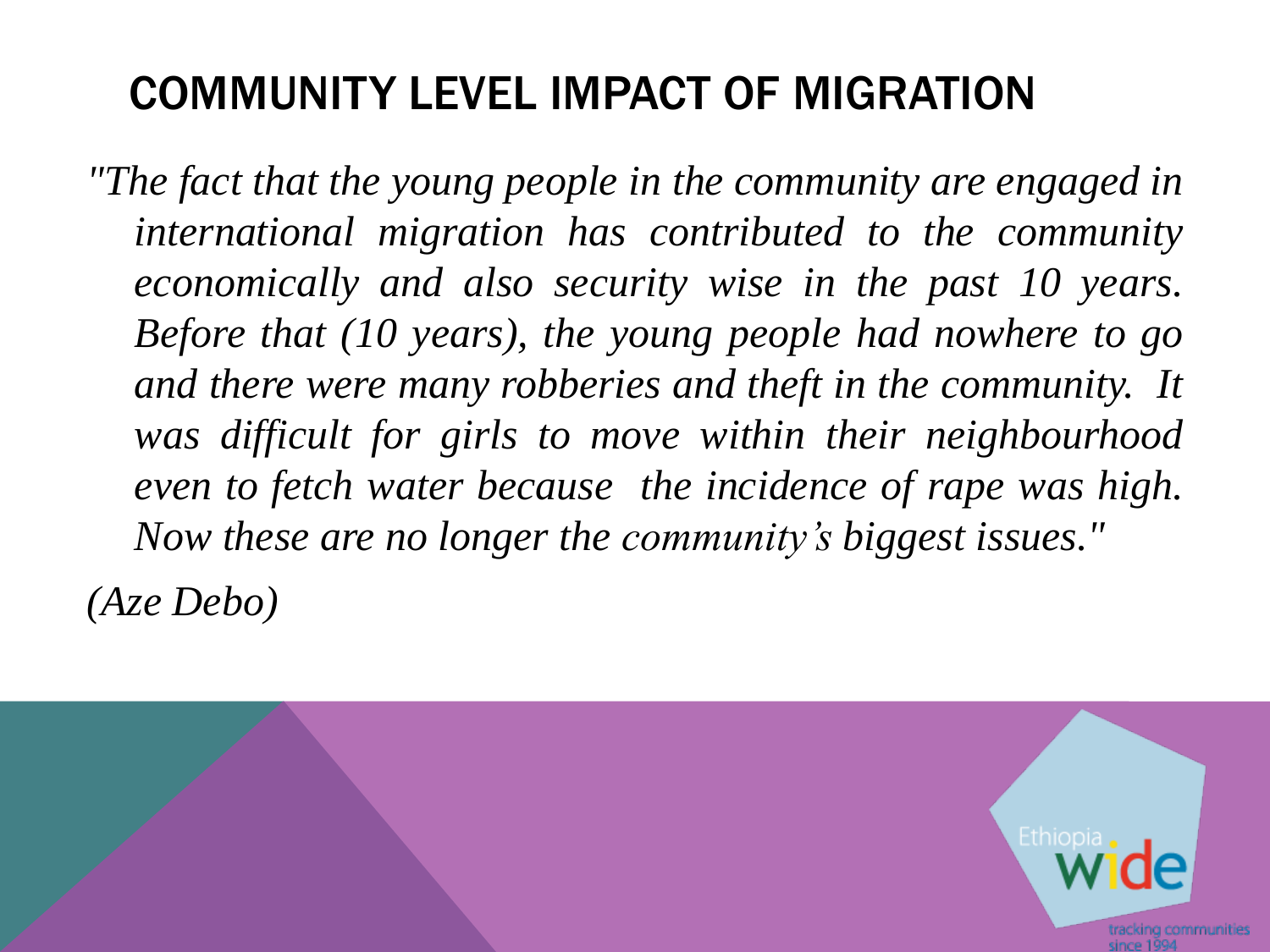- Some services in communities like schools are affected because students also migrate.
- Public works are facing labor shortage due to migration of male community members.
- Health extension workers endeavor was a bit affected due to because it was not easy to get men to carry mothers to health center.

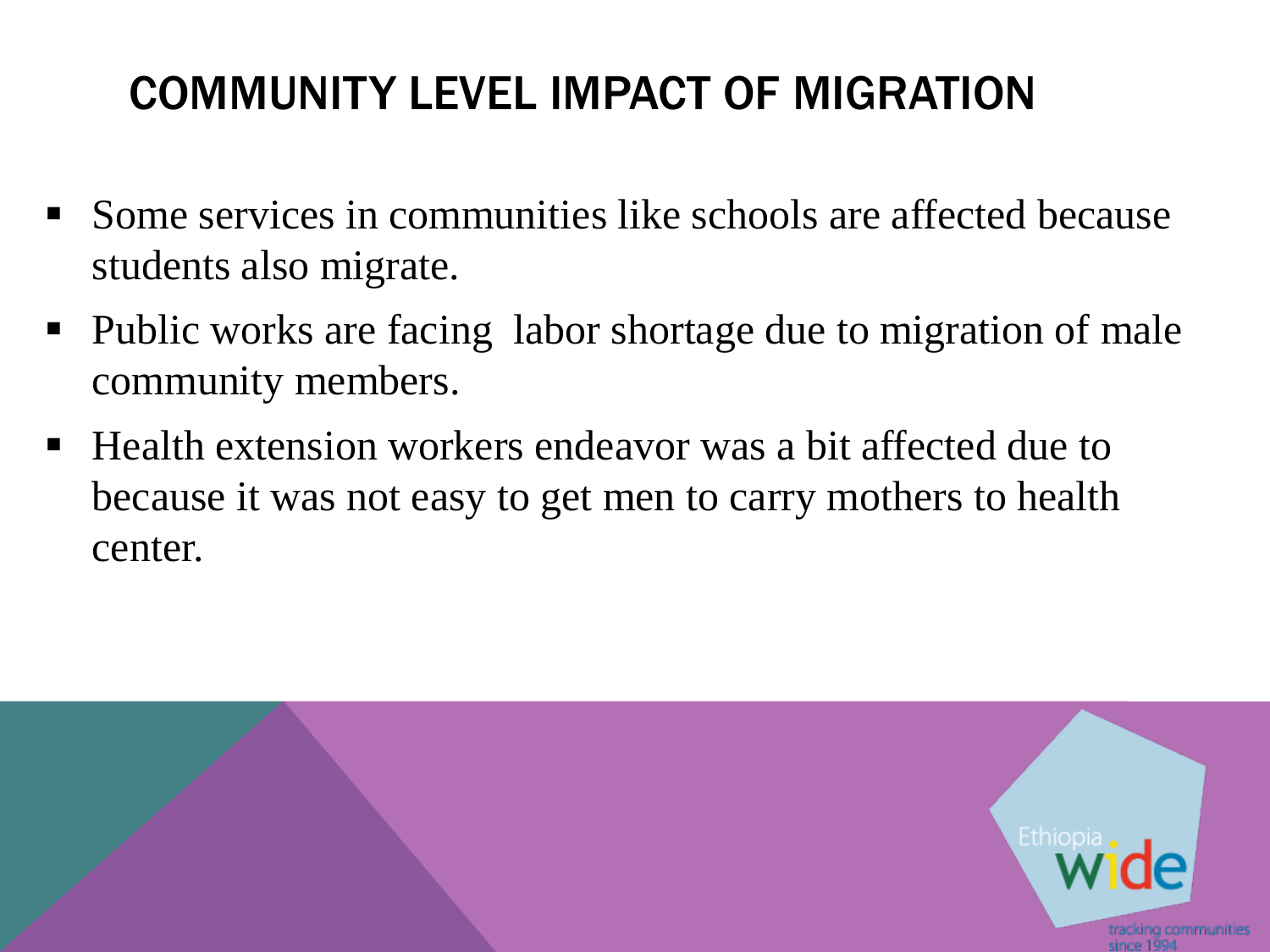*"Recently, 200 people from G/kidan, Harresaw, and Dera were killed in Saudi due to contraband trading. Among them there were our clever students whom we were proud of, and trusting that they would join universities with good points and be successful in education. When we heard the news, we cried and felt deep sorrow but we could not help it except cursing illegal migration."(*A teacher from Haressaw*)*